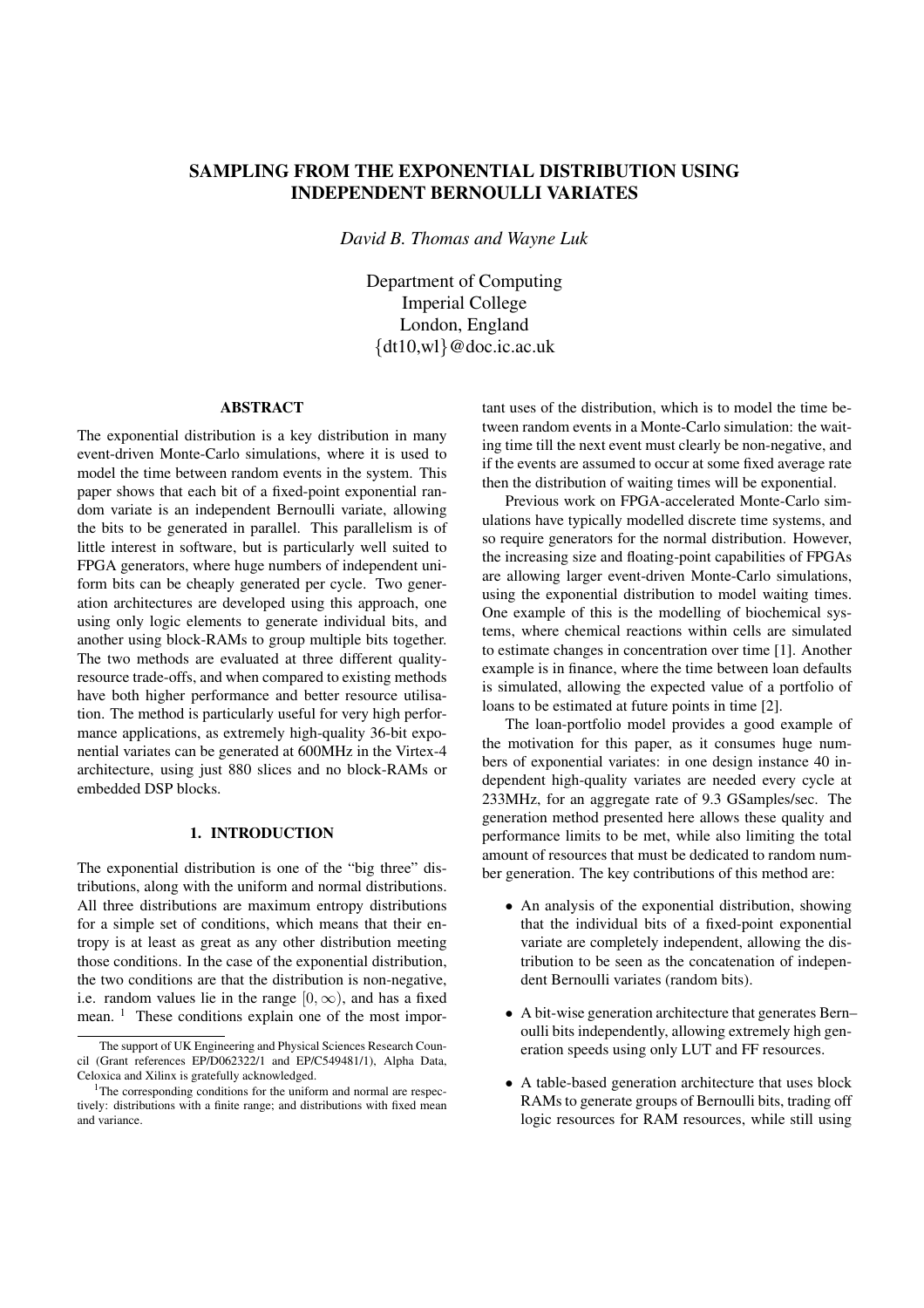

**Fig. 1**. PDF and CDF of the exponential distribution.

no multipliers.

• An evaluation of the two architectures when described using platform independent Handel-C code, showing that in the Virtex-4 family the bit-wise method can generate high-quality 36-bit fixed-point random numbers in excess of 600MHz, using just 881 slices, while the table-based method operates at 375MHz and uses 397 slices and four block RAMs.

# **2. ALGORITHM**

The exponential distribution  $E$  has the PDF (probability density function) and CDF (cumulative distribution function):

$$
Pr[x = E] = e^{-x} \qquad Pr[x < E] = 1 - e^{-x} \qquad (1)
$$

Figure 1 shows the PDF and CDF in the range [0, 4].

In this paper we generate numbers in a fixed point unsigned binary format, with a most-significant bit of  $2<sup>s</sup>$  and least-significant bit of  $2^{-f}$ , for a total width of  $w = s + f + 1$ :

$$
x = b_s b_{s-1} \dots b_1 b_0 \dots b_{-1} b_{-2} b_{-3} \dots b_{-f} \tag{2}
$$

In practice  $s$  must be finite, so we will be sampling from the truncated exponential distribution, limited to  $[0, 2^{s+1})$ . Truncating to this range removes some of the PDF's area, so one choice that must be made is how much area can be safely removed. For four integer bits, the range is  $[0, 16)$ , and the area lost is  $\sim 2^{-23}$ , so any application using more than  $2^{23}$  random samples may see problems due to truncation. However, with five integer bits an area of only  $2^{-46}$ is lost, which is sufficient for the vast majority of Monte-Carlo simulations, and for ultra-sensitive long-running simulations, six integer bits lose only  $2^{-92}$ .

The exponential distribution has the interesting property that it is memoryless. Assume that we are waiting for some event, where the number of seconds until the next event follows an exponential distribution E. The memoryless property asserts that if we start waiting at time 0, and reach time  $k$  seconds without observing an event, then the expected waiting time still follows the exponential distribution. Put another way, the knowledge that we have already waited for k seconds has no impact on how much longer we still have to wait. This is expressed more formally by describing the conditional distribution:

$$
\Pr[E > k + t | E > k] = \Pr[E > t] \tag{3}
$$

The memoryless property was the original insight leading to our method for generating exponential variates, as it suggests that the individual bits of the fixed-point may be independent.

The distribution of the first bit  $b_s$  is clearly independent of all the following bits, and so must follow a Bernoulli distribution with probability:

$$
\Pr[b_s = 0] = \Pr[E < 2^s | E < 2^{s+1}] \tag{4}
$$

$$
= \frac{\Pr[E < 2^{s+1} | E < 2^s] \Pr[E < 2^s]}{\Pr[E < 2^{s+1}]} \tag{5}
$$

$$
= 1 - 1/(1 + \exp(2^s))
$$
 (6)

In Figure 1 the area of the grey segment shows this probability (the white and grey areas together have an area of 1). By itself this is not particularly interesting, as the most significant bit of *any* distribution is independent. However, for most distributions the MSB is the only independent bit, with the following bits having dependencies on all the preceding bits.

If we now wish to generate the second bit, we need to calculate the distributions conditional on the first bit. First, when  $b_s$  is zero:

$$
\Pr[b_{s-1} = 0 | b_s = 0] = \Pr[E < 2^{s-1} | E < 2^s] \tag{7}
$$
\n
$$
= 1 - 1/(1 + \exp(2^{s-1})) \tag{8}
$$

So when the first bit is zero we see the same formula as we saw in Equation 6 for the first bit.

In the second case, where  $b_s$  is one, we have:

$$
\Pr[b_{s-1} = 0 | b_s = 1] \tag{9}
$$

$$
= \Pr[E < 2^s + 2^{s-1}|2^s < E < 2^{s+1}] \tag{10}
$$

$$
=\frac{\Pr[2^s
$$

$$
- (11)
$$

$$
= 1 - 1/(1 + \exp(2^{s-1}))
$$
 (12)

The full working is elided for reasons of space, but can be easily if laboriously proved using basic probability transforms and Bayes' theorem.

We now have the situation that:

$$
Pr[b_{s-1} = 0 | b_s = 1] = Pr[b_{s-1} = 0 | b_s = 0]
$$
 (13)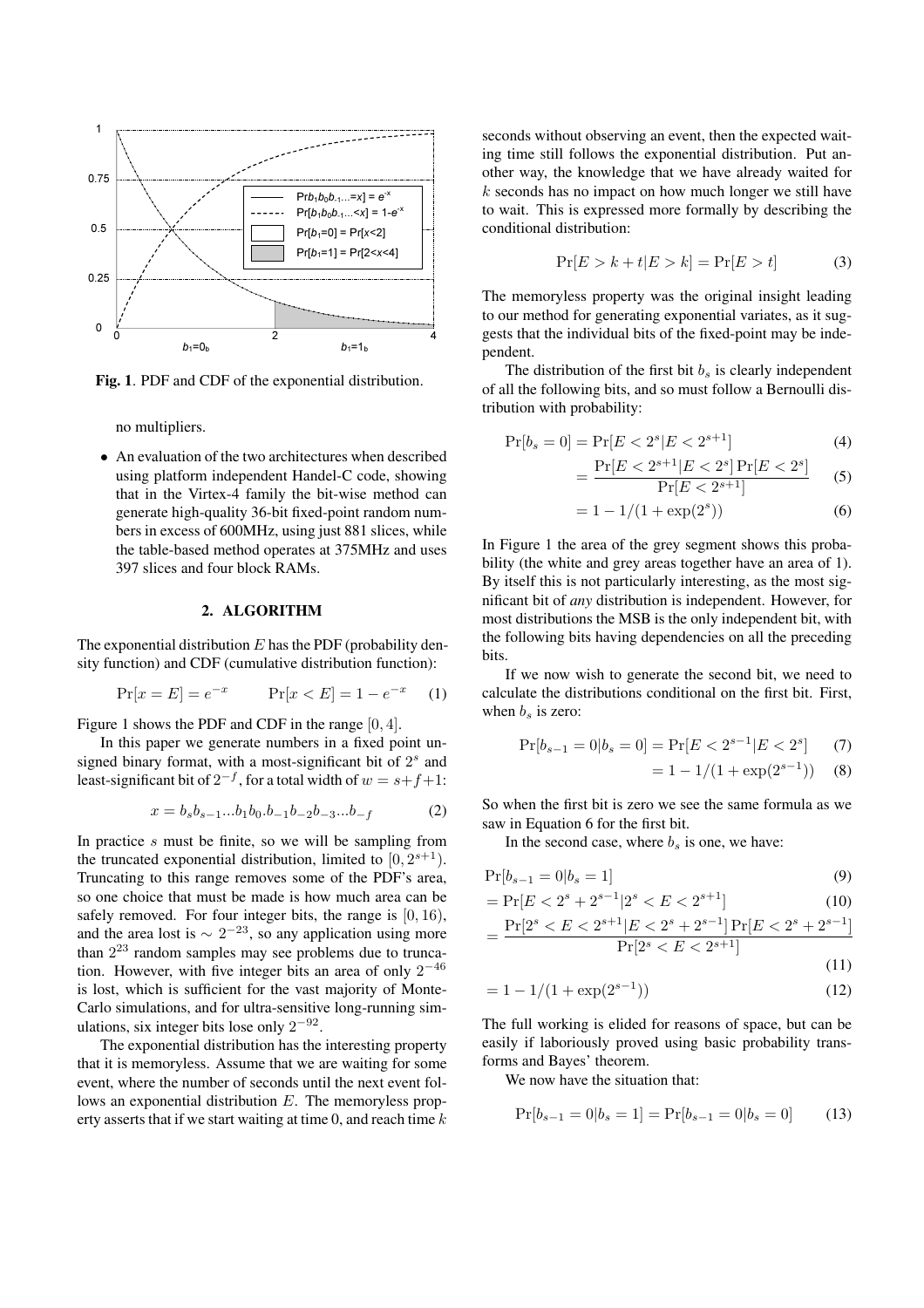

**Fig. 2**. Graphical demonstration of the independence of the most significant bit and the following bit.

so the second bit follows a Bernoulli distribution and *is completely independent of the first bit*. This is shown graphically in Figure 2, where the fine dotted line shows the actual PDF, while the heavy dashed line shows the PDF conditional on the first bit being one. The conditional PDF is just vertically stretched (or a horizontally translated version of the conditional PDF on the left side, where the first bit is zero), so the ratio of grey to white is the same in both cases.

It is easy to see that this property actually extends down through all the bits, and *every bit of the fixed-point exponential distribution is a completely independent Bernoulli variate*. So we can construct a w-bit fixed-point sample from the (truncated) exponential distribution using  $w$  completely independent Bernoulli variates.

We cannot claim to be the first to discover this property of the exponential distribution, originally discovered by Chatterji [3], then rediscovered by Marsaglia [4]. In both cases, it was seen as a mathematical curiosity, stemming from the question "What continuous distributions arise from the concatenation of independent binary bits?", rather than an attempt to decompose the exponential distribution. However, we do appear to be the first to realise that this property has a practical application when generating exponential random numbers using hardware.

From a software point of view, generating independent random bits makes no sense as a basis for generating random numbers, due to the large number of Bernoulli variates required to construct just one exponential variate of useful width. Uniform random numbers are very expensive in software, so even a direct inversion method is more efficient, and more advanced methods such as the Ziggurat method can be much more efficient.

However, in an FPGA the cost of operations is very different to that of software. First, uniform bit generation becomes extremely cheap, while multiplication becomes more expensive (particularly for wide fixed-point numbers). Second, methods that trade off a fast and frequent execution



**Fig. 3**. Bitwise architecture

path against a slower infrequent path are less attractive. In hardware both paths must be included in the circuit, and if one of the paths is under-utilised then efficiency decreases. Third, methods that do not guarantee a sample every cycle (such as the Ziggurat method) present far more difficulties in hardware than they do in software, requiring additional resources to deal with pipeline stalls, buffering, and/or multiple clock domains.

We now describe two ways in which the independent bits of the exponential distribution can be used as a basis for generating exponential random numbers. First a direct bit-wise architecture is considered, using LUTs and FFs to construct extremely fast pipelined generators. A less resource intensive table-based architecture is then proposed, which generates groups of Bernoulli variates. Finally, the performance and efficiency of these methods is considered, and comparisons made with existing random number generators.

#### **3. BIT-WISE ARCHITECTURE**

The most direct implementation is to construct each bit separately, using an independent Bernoulli generator. Each output bit requires a uniform variate and a constant comparator:

$$
b_i = U_i < p_i, \quad s \ge i \ge f \tag{14}
$$

$$
p_i = 1/(1 + \exp(2^i))
$$
 (15)

Each  $U_i$  must be independent, and the resolution of  $U_i$  determines how accurate the Bernoulli variate (and the overall exponential variate) is. If we assume  $U_i$  is a fixed point integer with a width of  $m_i$  bits, and choose a correspondingly truncated  $\hat{p}_i$ , then the error  $|\hat{p}_i - p_i|$  will be at most  $2^{-m_i}$ . The choice of  $m_i$  presents a quality-resource trade-off, as increasing  $m_i$  will increase the accuracy of the PDF, but will also increase the total area required. This trade-off is explored empirically in Section 5, but in this paper the quality issue is not approached analytically. We also assume that the same fractional precision  $m$  is used for all bits.

Figure 3 shows a high-level view of the generator, which concatenates together independent Bernoulli bits to create an exponential fixed-point random number. Generating each Bernoulli bit requires two stages. First, we must generate  $m$ random uniform bits, which can be cheaply and efficiently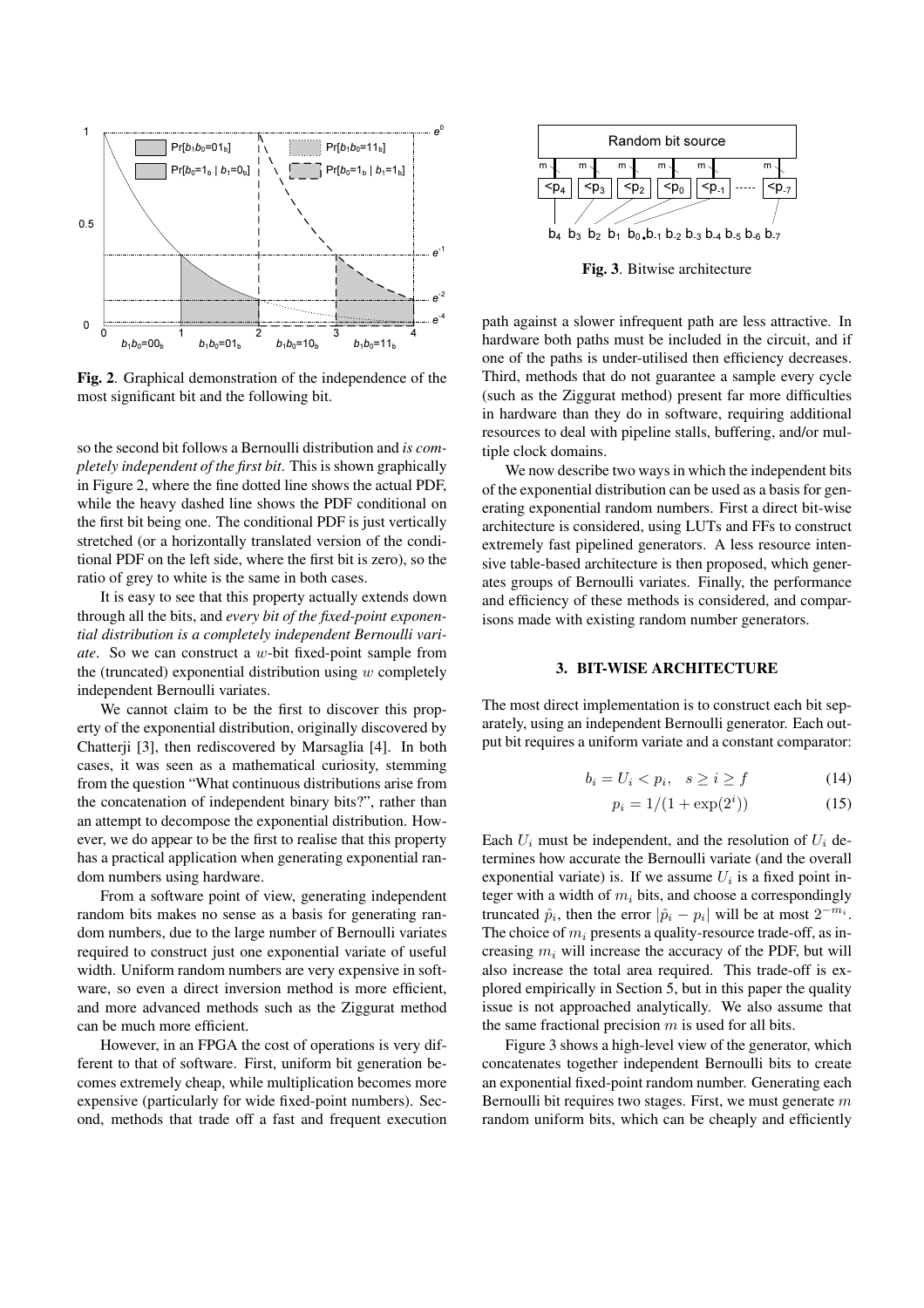

**Fig. 4**. Pipelined Bernoulli generator.

generated in  $m$  LUTs using a LUT-optimised linear recurrence [5]. Second, we need to compare these uniform bits with the *m* bit constant  $\hat{p}_i$ . A standard carry-chain based implementation would require  $m$  LUTs for the compare, but this uses more resources than necessary, and for large values of  $m$  the carry propagation delay would seriously limit speed. Instead we can implement the comparison using  $\lceil m/(k-1) \rceil$  k-LUTs, with a critical path of one LUT, by noting that the constant comparison can be completely pipelined (Figure 4).

# **4. ALIAS-TABLE ARCHITECTURE**

The bit-wise implementation is simple, direct, and promises very high speed, but it does require a large number of logicelements. However, in certain designs there may be very few spare logic-elements, for example if the target device is optimised for DSP applications and emphasises multipliers and RAMs over general logic. In this section we show how the Bernoulli variates can be grouped together, so that logicelements can be swapped for RAMs.

The bit-wise implementation treats each bit as a single variate, using the discrete Bernoulli distribution. However, we can take a pair of consecutive bits,  $b_{i+1}b_i$ , and treat them as a four-valued discrete distribution over the integers 0..3:

| $Pr[b_{i+1}b_i = 00_b] = q_{i+1}q_i$ $Pr[b_{i+1}b_i = 01_b] = q_{i+1}p_i$ |  |
|---------------------------------------------------------------------------|--|
| $Pr[b_{i+1}b_i = 10_b] = p_{i+1}q_i$ $Pr[b_{i+1}b_i = 11_b] = p_{i+1}p_i$ |  |

where  $q_i = 1-p_i$ . This grouping can be extended to the general case of  $r$  bits, and if we can generate this  $2<sup>r</sup>$  valued discrete distribution, then the  $w$  bit wide output can be split into  $\lceil w/r \rceil$  independent segments. Fortunately Walker's alias method [6] provides just such a mechanism for sampling from discrete distributions, which uses a table with  $2<sup>r</sup>$  entries to allow sample generation in constant time.

Figure 5 shows graphically how the alias method works. On the left is shown a discrete distribution with four output values, each of which has a different probability. We can't directly sample from this distribution, but we can select between four equal probability values, by using two uniform random bits as the index. As there are four values, an equal probability selection will assign each value a probability of 0.25, shown as the horizontal dashed line in the mid-



**Fig. 5**. Building an alias table for a discrete distribution.



**Fig. 6**. Alias-table generation architecture.

dle graph. The original histogram is sometimes above this line and sometimes below, so we take excess portions above the line, and place them in empty areas below the line. It is always possible to exactly pack the excess parts into the empty areas, and each empty area never needs to be packed with area from more than one column (though a large excess area may be split into multiple empty areas).

The alias sampling algorithm first generates a random uniform index, for example, 1. All of the area below the dashed line in column 1 actually belongs to column 1, so the generated variate will be 1. However, if the random index is 2, then some of the area below the dashed line belongs to column 2, but some is actually excess area from column 1. We need to randomly choose which section we are in, according to the relative probabilities. The lower area belonging to column 2 has probability 0.15, while the upper area belonging to column 1 has probability 0.1, so we should return value 2 with probability 0.6 (and 1 with probability 0.4).

The expanded form of the table is shown on the right, which represents the data needed at run-time. It should be noted that the alias method itself is exact, and it is *always* possible to construct a table for a discrete distribution. However, in practice the accuracy is limited by the precision with which the threshold is stored.

Figure 6 shows how the alias method is implemented in hardware, with the left hand side showing the internal structure of an alias table generator. The two inputs to each table are just uniform random bits, with the first group treated as an  $m$  bit wide fixed-point random number in the range  $[0, 1)$ , and the second as an r bit random index in the range  $0..2<sup>r</sup> - 1$ . The total resource usage of each alias generator is: a  $2^r \times (m + r)$  ROM containing pairs of thresholds and alternate indices; an m-bit wide comparator; and an r-bit wide multiplexor.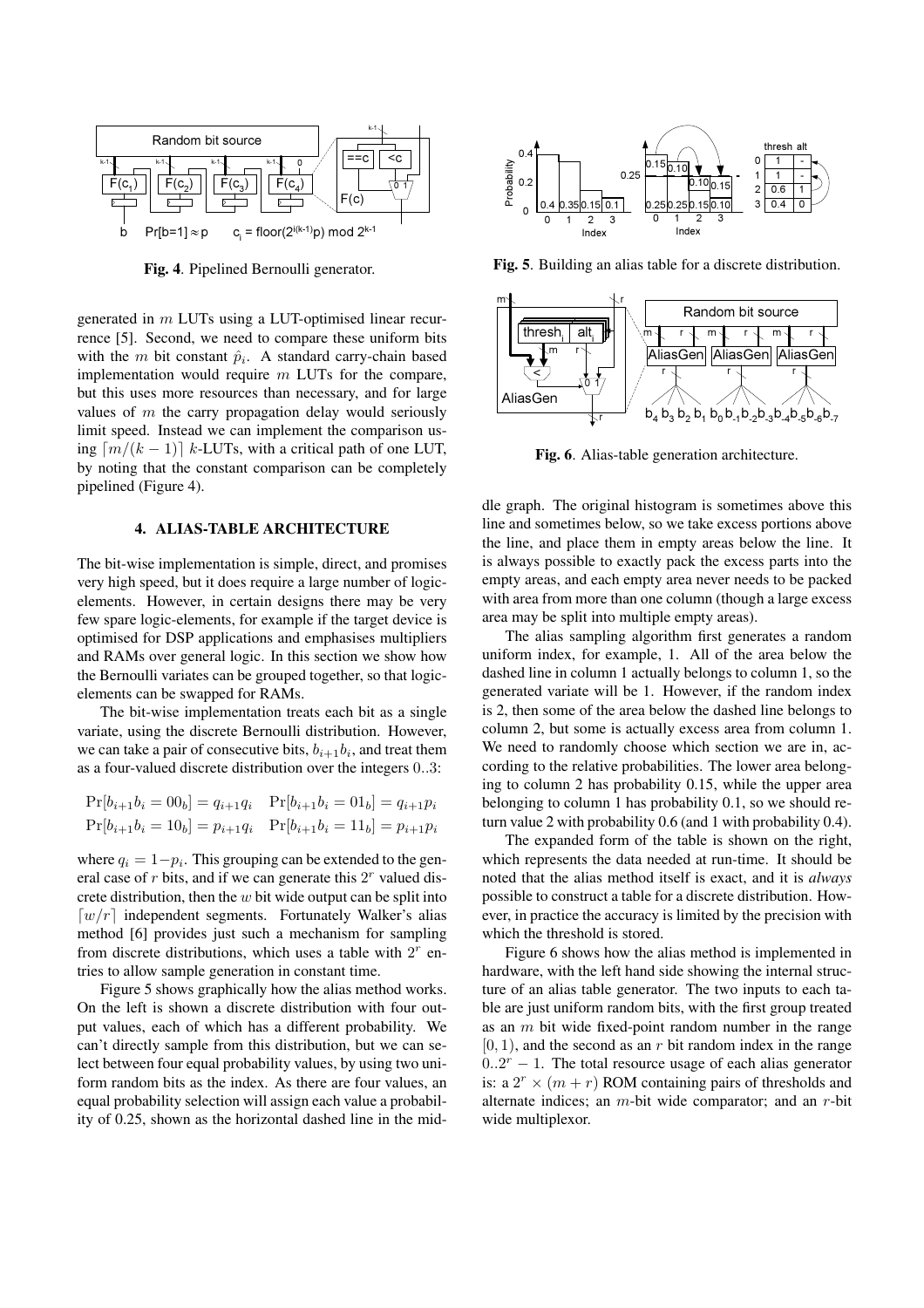| Parametrisation | High  | Medium | Low    |
|-----------------|-------|--------|--------|
| Output format   | 5.31  | 5.22   | 4.14   |
| Threshold width | 36    | 32     | 27     |
| Output width    | 36    | 27     | 18     |
| Output range    | [032) | [032)  | [0=16) |

**Table 1**. Generator parametrisations used in the evaluation.

# **5. EVALUATION**

The overall approach to exponential random number generation presented in this paper is very flexible, allowing per-bit accuracy, output range, and output resolution to be freely modified. However, for the purposes of evaluating quality, performance, and resource usage, we must pick specific parametrisations. The three variants shown in Table 1 attempt to capture three broad usage classes: "Low", where the distribution must only be "exponential-ish"; "Medium", appropriate for most applications; and "High", which can be used in the most demanding simulations.

We have developed a tool that automatically generates exponential generators, using either the bit or table methods, and allowing parameters such as threshold width (perbit accuracy) and output width (fixed-point resolution) to be varied. The tool produces platform independent Handel-C descriptions, using only standard language features, and no FPGA-specific primitives. The Handel-C description can then be synthesised for any target architectures supported by the Handel-C compiler, either by using the built-in Handel-C synthesis route, or by compiling to VHDL or Verilog.

In this paper we used the DK5.1 (Handel-C) compiler, using the direct Handel-C to EDIF synthesis route for tablebased generators, using all default settings with the addition of technology mapping ("-lutpack"); Unfortunately the Handel-C compiler was not able to detect that the pipelined Bernoulli stages could fit in a single LUT (see Figure 4), and used carry-chain based comparators, which wasted LUTs and reduced performance. Instead synthesis via Xilinx XST was used for bit-based generators, using all default flags with the addition of retiming. The designs were then placed and routed using Xilinx ISE 9.2, using all default settings. At no stage were timing constraints given to either the synthesis or place and route tools, so we rely on the "autoconstraint" mode of the Xilinx tools.

Table 2 shows the resulting area usage and performance of the three variants, in the Virtex-2 and Virtex-4 architectures (the same Handel-C source is used for both). The top group shows results for the bit-wise generators, where the most striking characteristic is the raw speed of the generators. Without any FPGA-specific optimisations, increased tool-chain effort levels, or timing constraints, speeds in excess of 600MHz are achieved in the Virtex-4 architectures (meaning 600M random numbers are generated per second,

|                 | Virtex-2           |      | Virtex-4 |     |      |      |
|-----------------|--------------------|------|----------|-----|------|------|
|                 | Low                | Med. | High     | Low | Med. | High |
|                 | Bit-wise generator |      |          |     |      |      |
| <b>Slices</b>   | 455                | 836  | 1412     | 325 | 555  | 881  |
| <b>FFs</b>      | 613                | 1083 | 1781     | 524 | 893  | 1422 |
| <b>LUTs</b>     | 494                | 849  | 1327     | 506 | 866  | 1350 |
| <b>MHz</b>      | 369                | 369  | 342      | 632 | 661  | 607  |
|                 | Table generator    |      |          |     |      |      |
| RAMs            | 2                  | 3    |          | 2   | 3    | 4    |
| <b>Slices</b>   | 103                | 182  | 266      | 158 | 274  | 397  |
| <b>FFs</b>      | 152                | 257  | 374      | 188 | 286  | 413  |
| <b>LUTs</b>     | 157                | 269  | 394      | 302 | 250  | 370  |
| MH <sub>z</sub> | 264                | 249  | 242      | 404 | 394  | 375  |

**Table 2**. Resource and performance characteristics of exponential generators with different quality characteristics.

one per cycle). At present these very high speeds are not strictly necessary, as most processes that consume exponential variates would be limited by the 500MHz limit on the multiplier blocks, but could be of great interest in future architectures containing heavily pipelined hardened floatingpoint units.

The drawback of the bit-wise generator is the large number of resources that must be used to achieve these speeds. At first glance the resource usage may appear excessive, but these generators use no block-RAMs or DSP blocks: the LUTs and FFs are the only resources consumed. This is ideal for simulations which require all the DSP and RAM resources for the "real" work, such as floating-point maths. The exponential generator can use spare logic resources, and due to it's intrinsically short critical path the placer can spread the generator into the free space left by more timingsensitive parts of the application.

The resource usage of the table-based generators is much lower than that of the bit-wise generators, but this comes at the expense of both reduced performance, and the use of block-RAMs. However, although the generator's speeds are reduced, they all still match the 400MHz performance of the heavily optimised and Virtex-4 specific single-precision floating-point cores provided by Xilinx in ISE 9.2, *without* any optimisation or platform specific code. It is also often possible to share block RAMs between independent exponential generators, halving the effective RAM usage.

We defer detailed quality testing to a further paper, but have performed some basic validation. In particular, the  $\chi^2$ test with 256 equal-probability mass buckets has been applied to all generators, using sample sizes from  $2^{10}$  to  $2^{36}$ Both the Medium and High generators pass the test for the maximum sample size, but the Low generator fails at  $2^{23}$ . This appears to be a consequence of the restricted output range, but more detailed analysis is required.